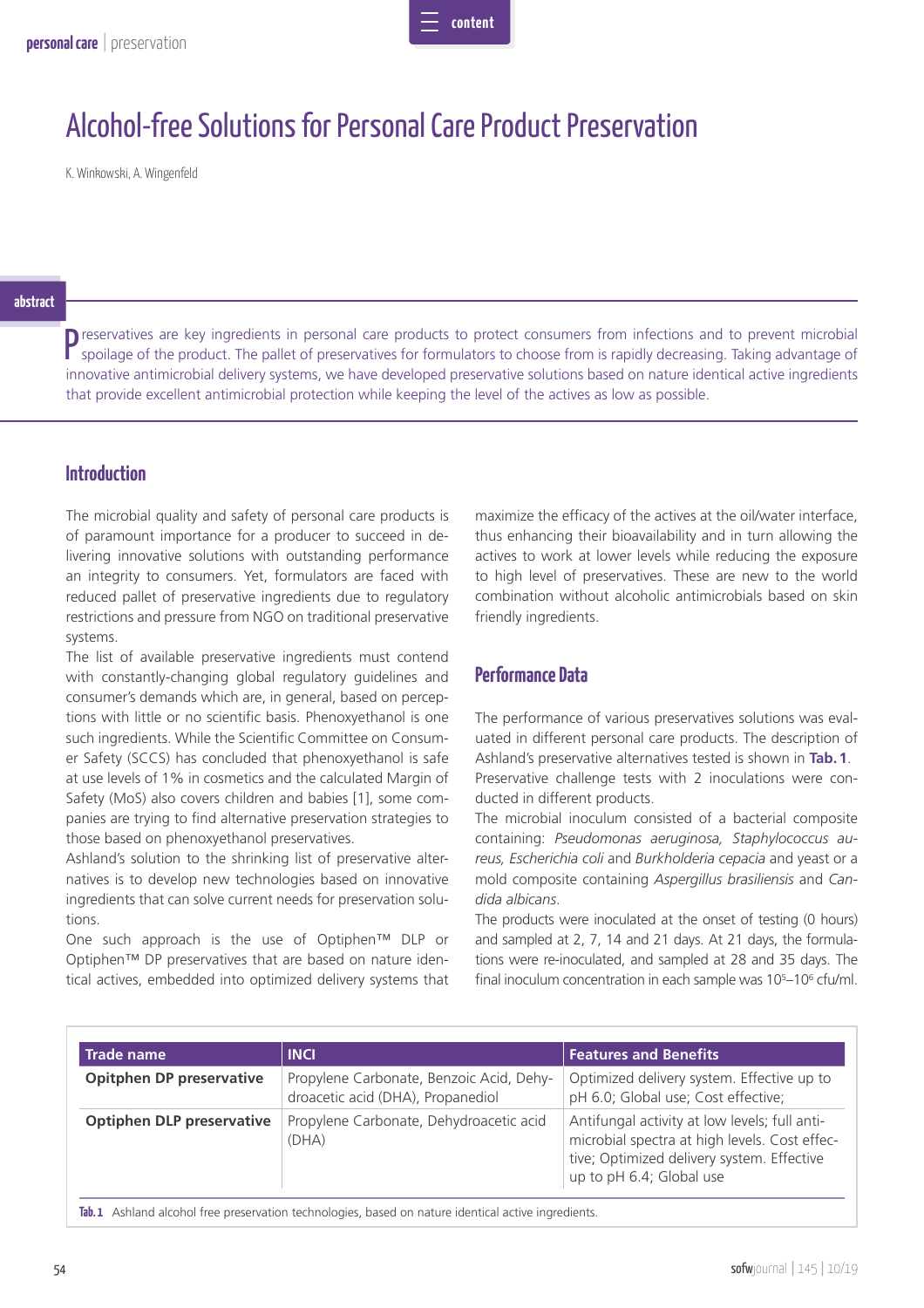

O

**conarom™ b** 

 $\overline{\mathbf{O}}$ 

Conarom™ b aromatic is an effective solution that meets the growing consumer demand for multifunctional and sustainable ingredients. The aromatic adds a gentle flowery-to-spicy fragrance and delivers broad antimicrobial protection to differentiate and impart additional allure to the end use formulation. It is based on naturally derived hops extract and the nature identical Phenylpropanol.

Visit us at SEPWA booth 102 and SCS Formulate booth 514

**ashland.com/preservatives**

 $\mathcal{L}% _{M_{1},M_{2}}^{(h,\sigma),(h,\sigma)}(-\varepsilon)$ 

 $\overline{\text{O}}$ 



ashland.com / efficacy usability allure integrity profitability™

its subsidiaries, registered in various countries ©2019, Ashland PHC19-083

 $\bullet$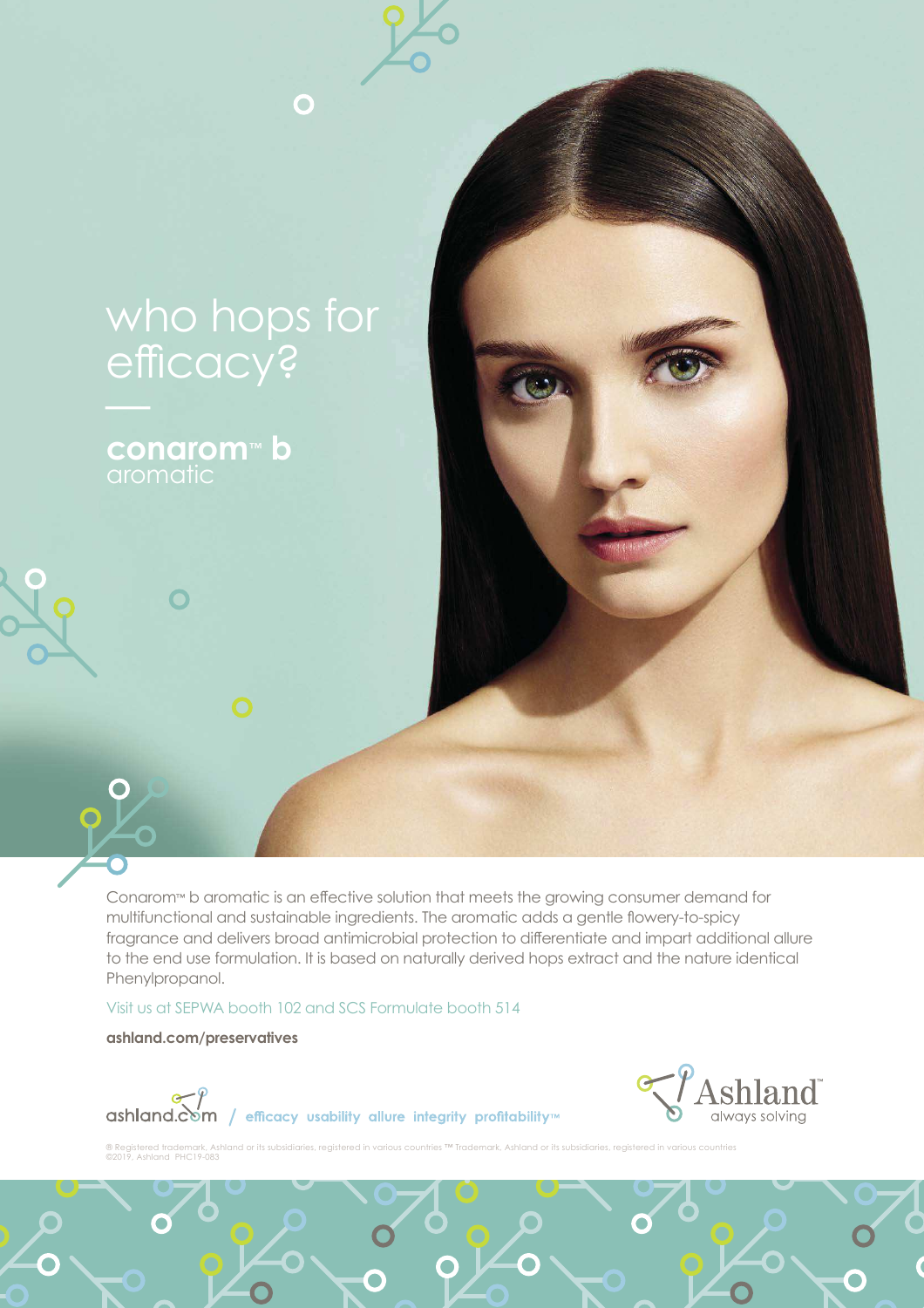

In the first set of experiments the efficacy of Optiphen™ DLP preservative (DHA in a delivery system) was compared to the efficacy of DHA powder or to Sorbic acid alone in a Creme emulsion, pH 5.4 (**Tab. 2**).

As shown in **Fig. 1**, in a product that supported microbial growth (control) the addition of 1,500 ppm of DHA in a delivery system (2.14% Optiphen™ DLP) controlled the growth of bacteria, yeast and mold. This is, some levels of bacteria, yeast and mold were detected after the inoculation, but they died off. The addition of 1,500 ppm of sorbic acid or 1,500 ppm of DHA alone had no impact on bacterial growth. Furthermore, the sorbic acid was not as effective in controlling yeast and mold growth. The use of an optimized delivery system for DHA (as in Optiphen™ DLP) allows the active to reach the water/oil interface were microorganism are growing thus enhancing the bioavailability of the active which is evident from the difference in performance.

In addition, the delivery systems can reduce yellowing when added to certain products, as shown in **Fig. 2**. A significant yellowing effect is observed when the product is stored at 4 weeks at 50 °C in the dark in the presence of 1,500 ppm of sorbic acid. Some yellowing was





Fig. 2 Color development 4 weeks at 50 °C.

|   | Phase   Ingredients (Trade Name) | <b>INCI Name</b>                  | % w/w    | <b>Supplier</b> |
|---|----------------------------------|-----------------------------------|----------|-----------------|
| A | Water                            | Agua                              | Q.S. 100 | Local           |
|   | Ultrathix 20                     | Carbomer                          | 0.20     | Ashland         |
| B | Ceraphyl 368                     | Octyl palmitate                   | 5.00     | Ashland         |
|   | Emulgade 1000 NI                 | Cetearyl alcohol and ceteareth 20 | 2.00     | <b>BASF</b>     |
|   | Cerasynt 945                     | Glyceryl stearate and laureth-23  | 2.50     | Ashland         |
|   | Carnation white                  | Mineral oil                       | 5.00     | Local           |
|   | TEA 99 %                         | Triethanolamine                   | 0.20     | Local           |
|   | Water                            | Agua                              | 0.20     | Local           |
| D | Solugel 5000                     | Hydrolyzed gelatin                | 0.50     | PB Leiner       |
|   | Water                            | Aqua                              | 5.00     | Local           |

**Procedure:** 

1. Add Ultrathix 20 in water under stirring mix it well and heat up to 75 °C. Hold for 45 min.

2. Heat phase B and at 75 °C in main vessel, mix it till it becomes homogeneous for 10 to 15 min. Add to Phase A.

3. Allow the mixture to cool at 45 to 50 °C and then add Phase C.

4. Allow mixture to cool to 35 °C and mix and add Phase D.

#### **Typical Properties:**

pH – 5.4; Apparence: white ; viscosity – 39,000 cps

**Tab. 2** Crème emulsion (formula# NE1C-S) .

### **The Latest News from the Cosmetic, Personal & Home Care Ingredients Industry**

› directly on your mobile device › free › subscribe & unsubscribe anytime



**SOFW**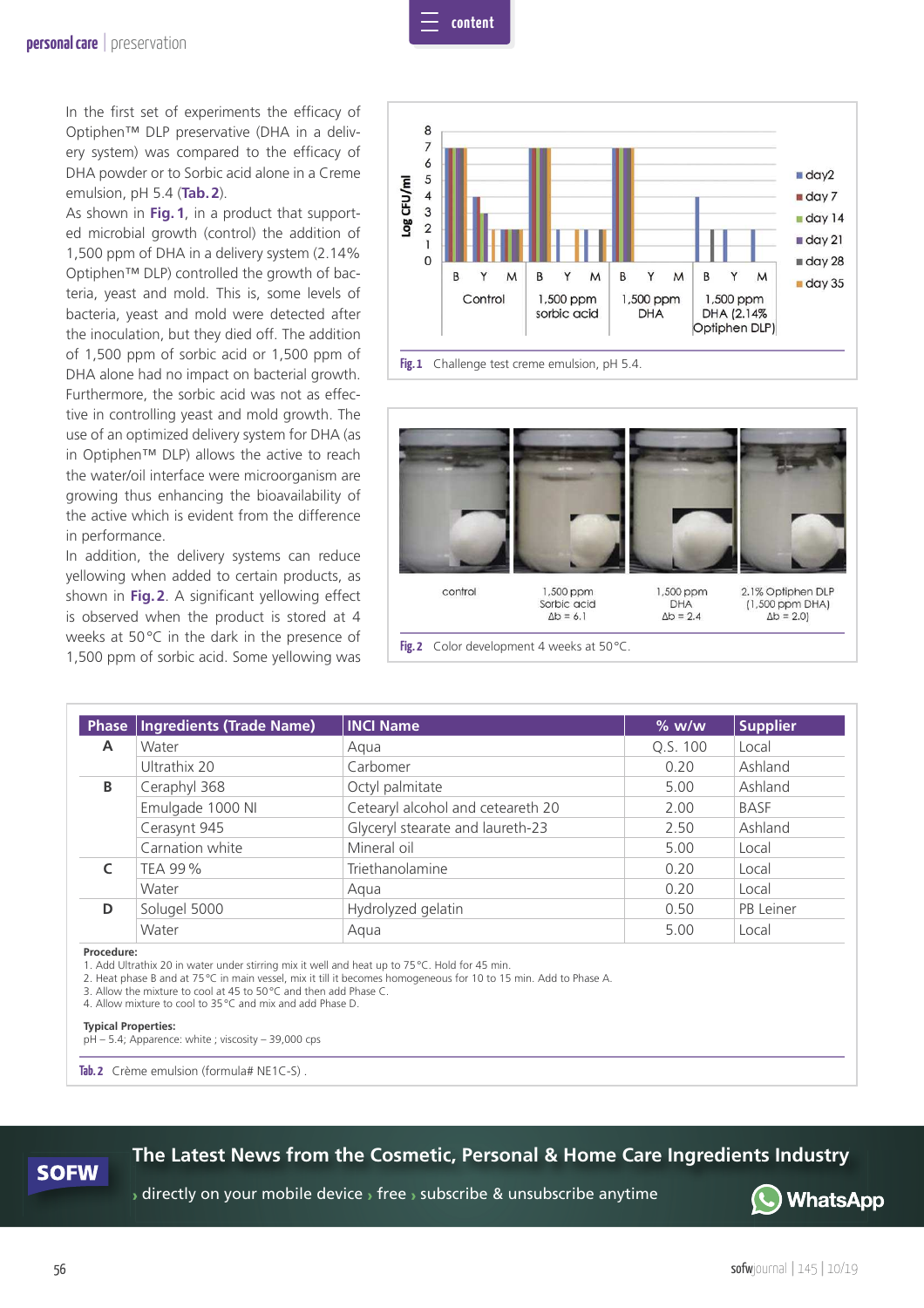| <b>Phase</b> | <b>Ingredients (Trade Name)</b>       | <b>INCI Name</b>                                                                                          | $%$ w/w   | <b>Supplier</b>     |
|--------------|---------------------------------------|-----------------------------------------------------------------------------------------------------------|-----------|---------------------|
| A            | Dejonized Water                       | Aqua                                                                                                      | a.d. 100% | Local               |
|              | Dissolvine <sup>®</sup> Na            | Disodium EDTA                                                                                             | 0.15      | AkzoNobel           |
|              | N-Hance™ 4572<br>conditioning polymer | Guar Hydroxypropyltrimonium Chloride<br>(and) Acrylamidopropyltrimonium Chloride/<br>Acrylamide Copolymer | 0.15      | Ashland             |
| B            | Glycerin GG                           | Glycerin                                                                                                  | 3.00      | Local               |
|              | Benecel™ E10M Rheology<br>modifier    | Hydroxypropyl Methylcellulose                                                                             | 0.30      | Ashland             |
|              | Trimiron <sup>®</sup> MP 10001        | Mica (and) Titanium Dioxide                                                                               | 0.10      | Merk                |
| C            | Iselux <sup>®</sup> LQ-CLR-SB         | Sodium Lauroyl Methyl Isethionate (30 %)                                                                  | 19.00     | Innospec            |
|              | Lumoral® K5019                        | Disodium Laureth Sulfosuccinate (and) Sodi-<br>um Lauryl Sulfoacetate (30 %)                              | 8.30      | Zschimmer & Schwarz |
|              | Betadet <sup>®</sup> HR               | Cocamidopropyl Betaine (30 %)                                                                             | 6.70      | Kao                 |
|              | Perfume                               | Parfum                                                                                                    | 0.30      |                     |
|              | preservative                          |                                                                                                           | a.n.      | Ashland             |
| D            | Dejonized water                       | Aqua                                                                                                      | 3.00      |                     |
|              | SurfaThix™ N                          | Acrylates Copolymer                                                                                       | 3.00      | Ashland             |
| E            | Sodium Hydroxide (33 %)               | Sodium Hydroxide                                                                                          | 0.30      | Local               |
|              | Sodium Chloride                       | Sodium Chloride                                                                                           | 0.50      | Local               |
|              |                                       |                                                                                                           | 100.00    |                     |

**content**

3. Phase C; Add the surfactants and ingredients in order with good agitation.

4. Phase D: Premix the acrylates Copolymer in the water and add to the batch.

5. Phase E: Add ingredients to reach desire pH and viscosity.

**Typical Properties :** 

pH – 6.1; Apparence: pearly liquid ; viscosity – 6,000 – 8,000 mPas ;

**Tab. 3** Super pearly sulfate free low surfactant shampoo (#Z-327-23).

also evident in the presence of 1,500 ppm DHA. No significant yellowing was observed in the presence of Optiphen™ DLP (1,500 ppm DHA).

In another set of experiments, the efficacy Optiphen™ DLP preservative was compared to the efficacy of DHA powder or sorbic acid alone in a pearly shampoo formulation, pH 6.1 (**Tab. 3**).

**Fig. 3** shows the results of the challenge tests comparing the various preservatives in a pearly shampoo formulation. Optiphen™ DLP offers better protection than the other 2 preservative treatments at same ppm of the acids. This is 1,500 ppm of sorbic acid did not control bacteria and fungal growth, while some recoveries of the various microbes were observed when adding 1,500 of DHA powder. The Optiphen™ DLP exhibited a faster kill rate than to DHA powder for all microbes tested.

**Fig. 4** shows color development at 40 °C after 4 weeks (samples kept in the dark). While all of the preservative treated products developed some yellowing, the yellowing of the pearly shampoo containing the Optiphen™ DLP yellowed